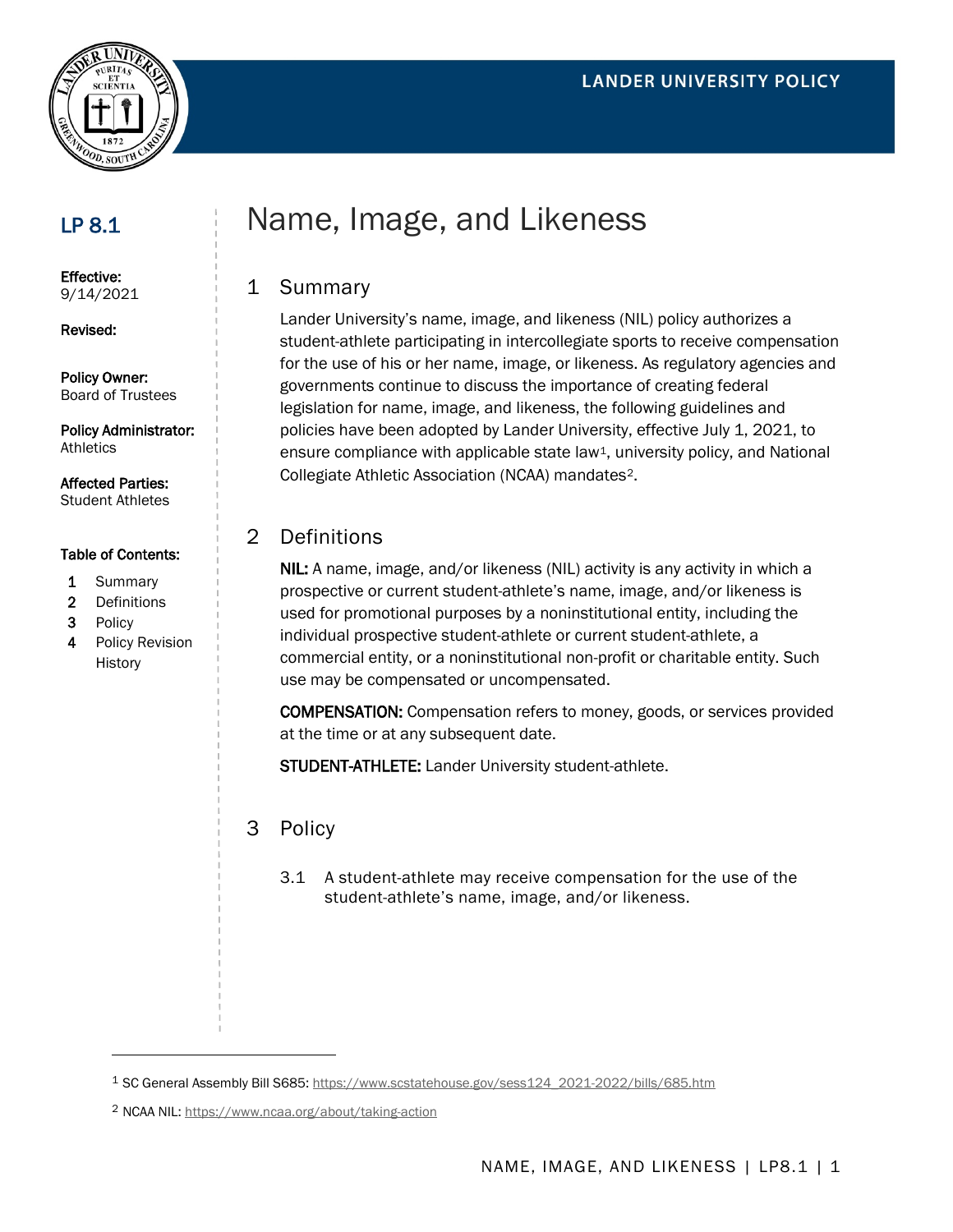- 3.2 Lander University will not reduce or revoke a student-athlete's athletic eligibility, grant-in-aid, scholarships, education benefits, or otherwise impose an adverse consequence against a student-athlete who receives NIL compensation or obtains professional representation, unless in doing so the student-athlete violates any applicable laws or policies, including NCAA bylaws, institutional policy, team policies, or procedures and rules adopted under this policy. However, a student-athlete's compensation earned may be used in the calculation for need-based financial aid available to the general student population based on federal guidelines, and therefore, could impact the amount of need-based aid a student-athlete is awarded.
- 3.3 A student-athlete must comply with any applicable state or federal NIL laws and any applicable NCAA and Peach Belt Conference (PBC) requirements.
- 3.4 The use of a student-athlete's name, image, and/or likeness may not be used to directly or indirectly create or facilitate compensation opportunities as a recruiting inducement or pay-for-play by the university and/or its representatives with an athletic interest (e.g., boosters), including, but not limited to:
	- 3.4.1 An NIL agreement with quid pro quo (e.g., something given or received for something else).
	- 3.4.2 NIL compensation provided or offered contingent on initial or continued enrollment at a particular institution.
	- 3.4.3 NIL compensation contingent on specific athletic performance or achievements (e.g., financial incentives based on points scored). Although athletic performance may enhance a student-athlete's NIL value, athletic performance may not be the consideration for NIL compensation.
	- 3.4.4 Benefits provided to a student-athlete that are inconsistent with university policies (e.g., benefits or arrangements not available to the general student body).
- 3.5 A student-athlete may not engage in NIL activities that conflict with the terms of the student-athlete's contract or agreement with Lander University.
- 3.6 A student-athlete may not engage in NIL activities that promote products or services related to gambling or performance-enhancing supplements on the NCAA's banned drug list.
- 3.7 A student-athlete may not engage in NIL activities during participation in academic, athletic, or Lander University-sponsored activities (e.g., practice, competition, team meals, travel, etc.).
- 3.8 A student-athlete may not use the name, symbols, logos, trademarks, facilities, or images associated with Lander University unless specific approval has been obtained